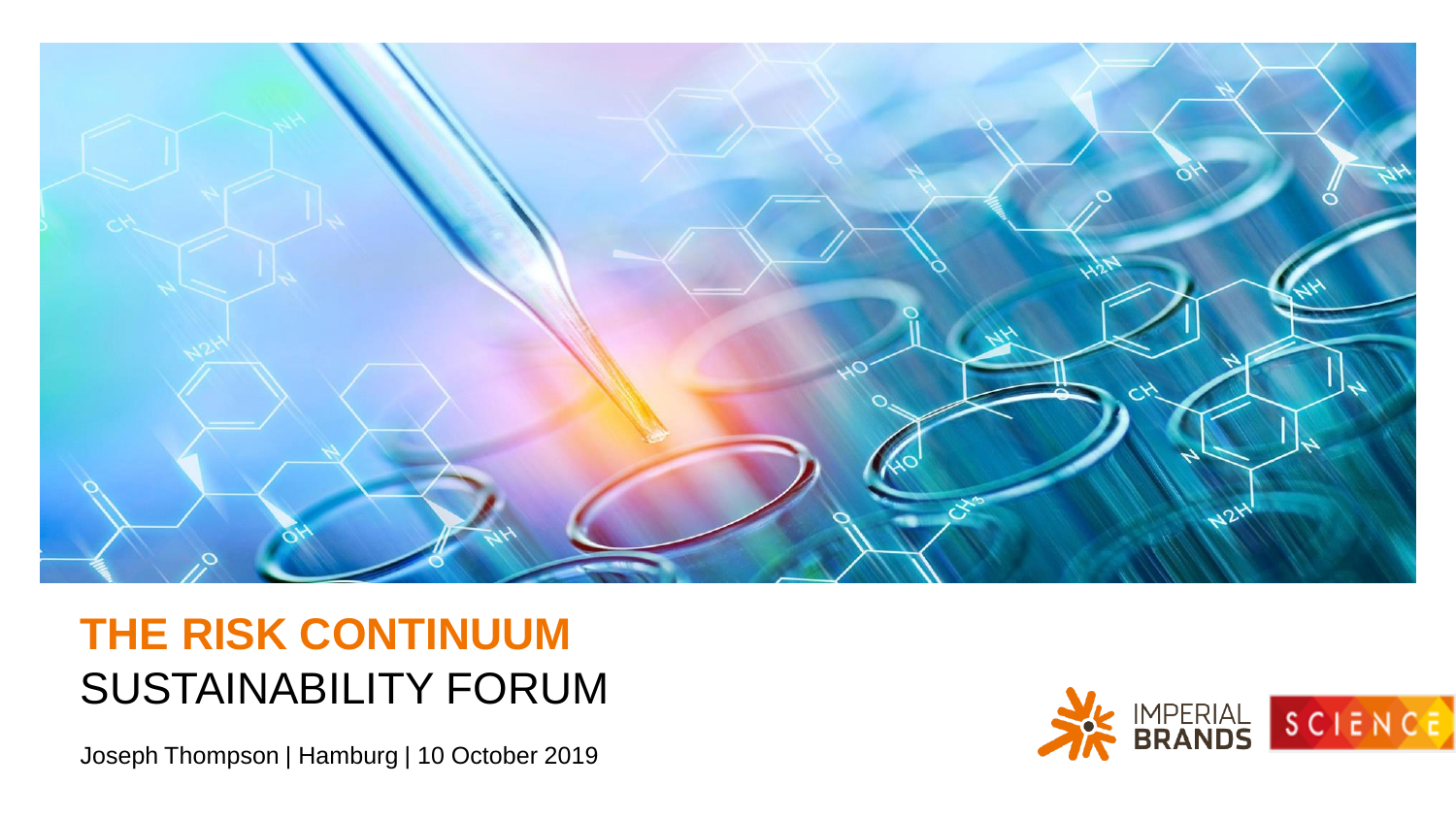### MPERIAL SCIENCE TO BUILD TRUST A PRODUCT MUST FIRST HAVE AN ACCEPTABLE SAFETY PROFILE. AND REDUCE RISKS RELATIVE TO SMOKING



"e-cigarettes are 95% safer than tobacco, but fewer than half of smokers are aware of this fact"



"Whilst investigations are ongoing we recommend that you population as a whole? consider refraining from using e-cigarette, or vaping, products, particularly those containing THC"

- What's the safety profile of the product? (Absolute risk)
- Is it substantially reduced risk relative to combustible cigarettes? (Relative risk)
- What are the risks and benefits to the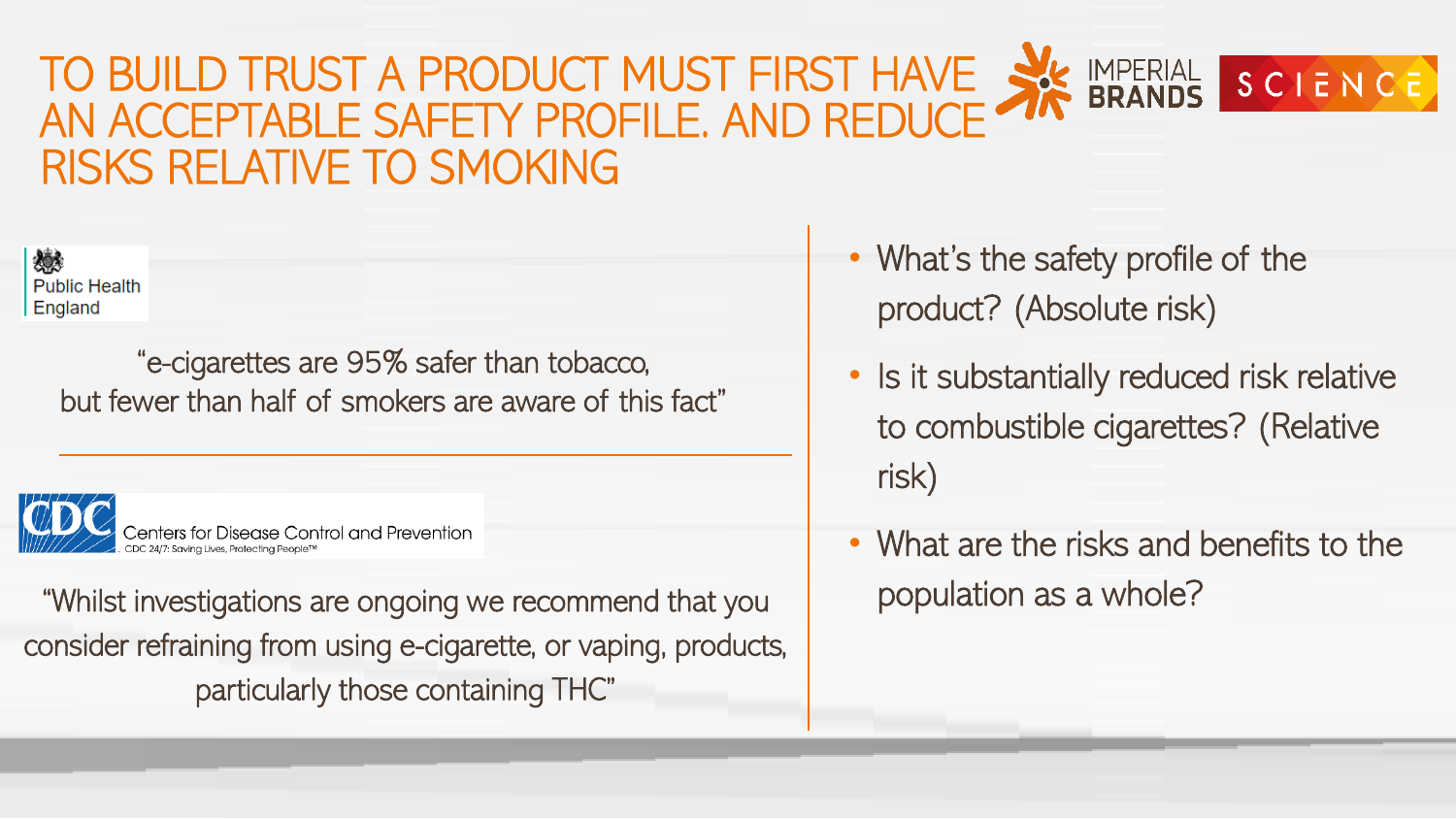## PRODUCT SAFETY & STANDARDS IS THE FIRST **PRIORITY**



#### Safety Assessment

#### Product Standards

- Quality of ingredients, materials, and component parts
- Full product characterisation
- Standardised product safety tests
- Standardised laboratory methods
- Robust risk assessment of final product by qualified professionals

#### Quality Control

- In design
- In manufacture
- Batch release
- Product testing
- Microbiological testing
- Stability testing

#### Regulatory Compliance

- General Safety regulations
- Tobacco Product requlations
- Device specific regulations
- Packaging & Labelling regulations

#### Mitigating Product Safety Risks

- What's the absolute risk profile of the product?
- Modification required?
- Warning required?
- Other mitigating actions? (e.g. responsible marketing)

 $\overline{a}$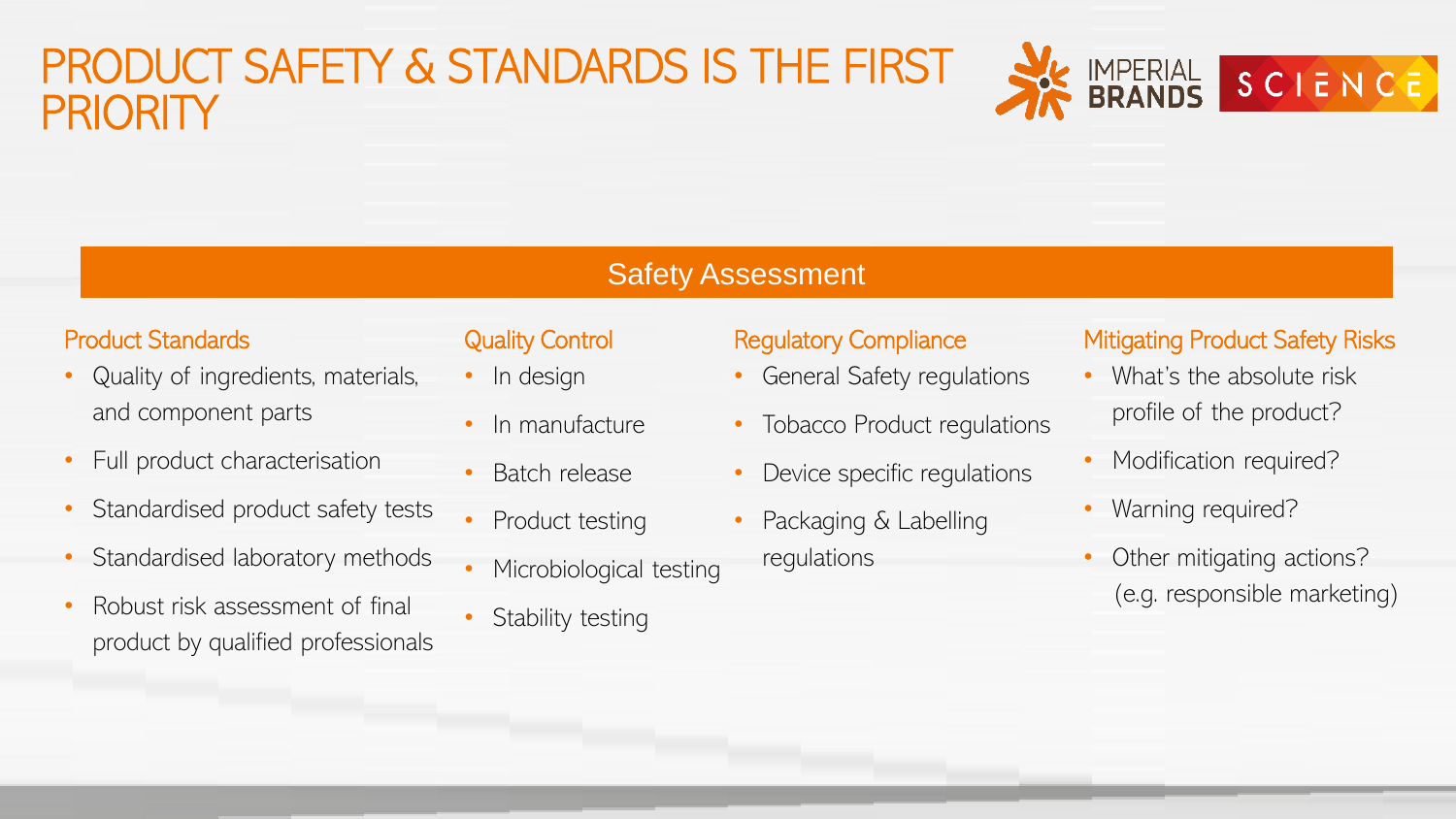

### ROBUSTLY TESTED PRODUCTS MUST BE DEMONSTRATED TO BE REDUCED RISK RELATIVE TO COMBUSTIBLE CIGARETTES

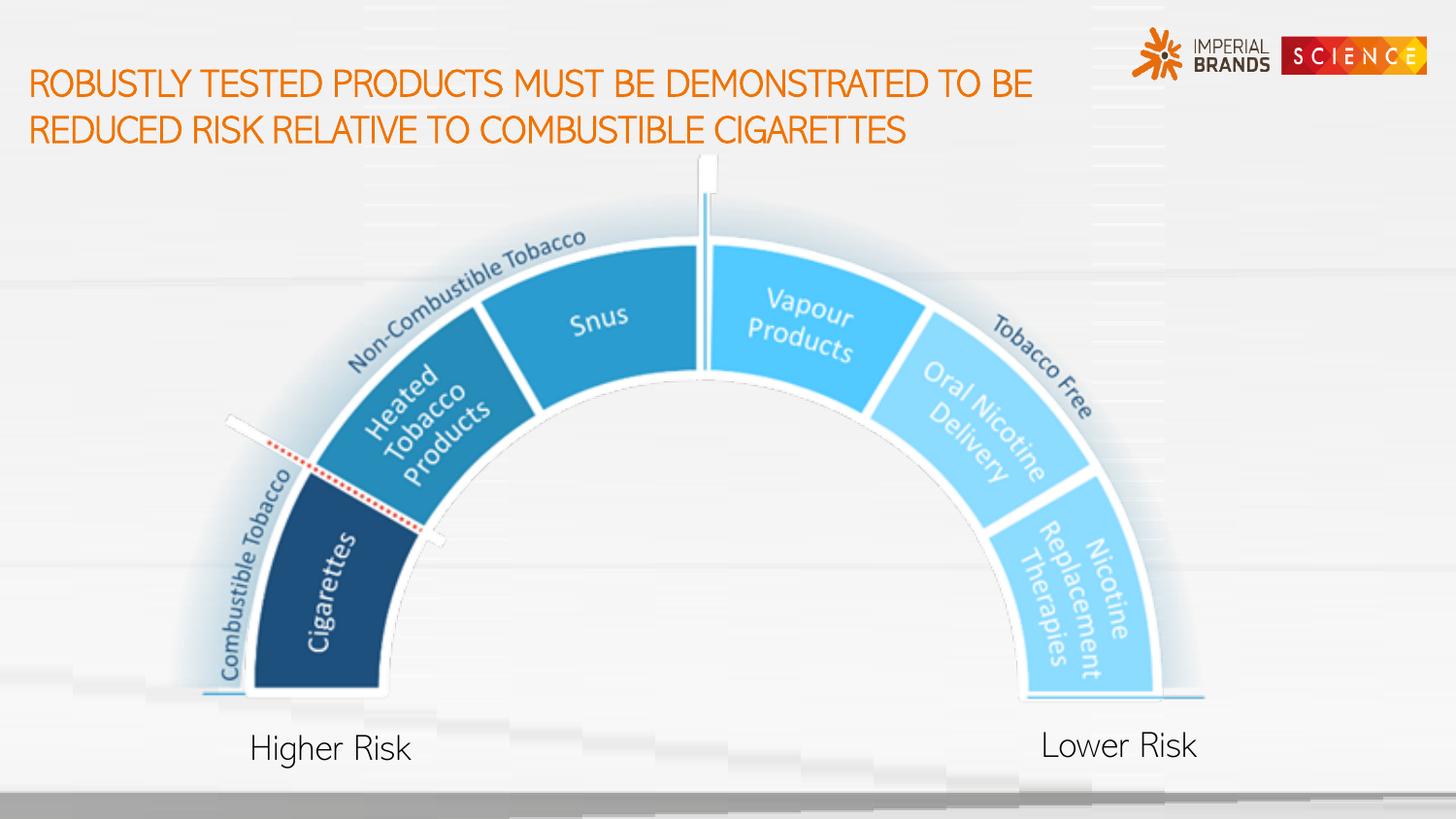



- a Special Eurobarometer 332 (2009)
- b Special Eurobarometer 458 (2017)
- c UK Office for National Statistics (2019)

Private and Confidential. Generated for discussion purposes. Slides do not reflect the position of Imperial Brands.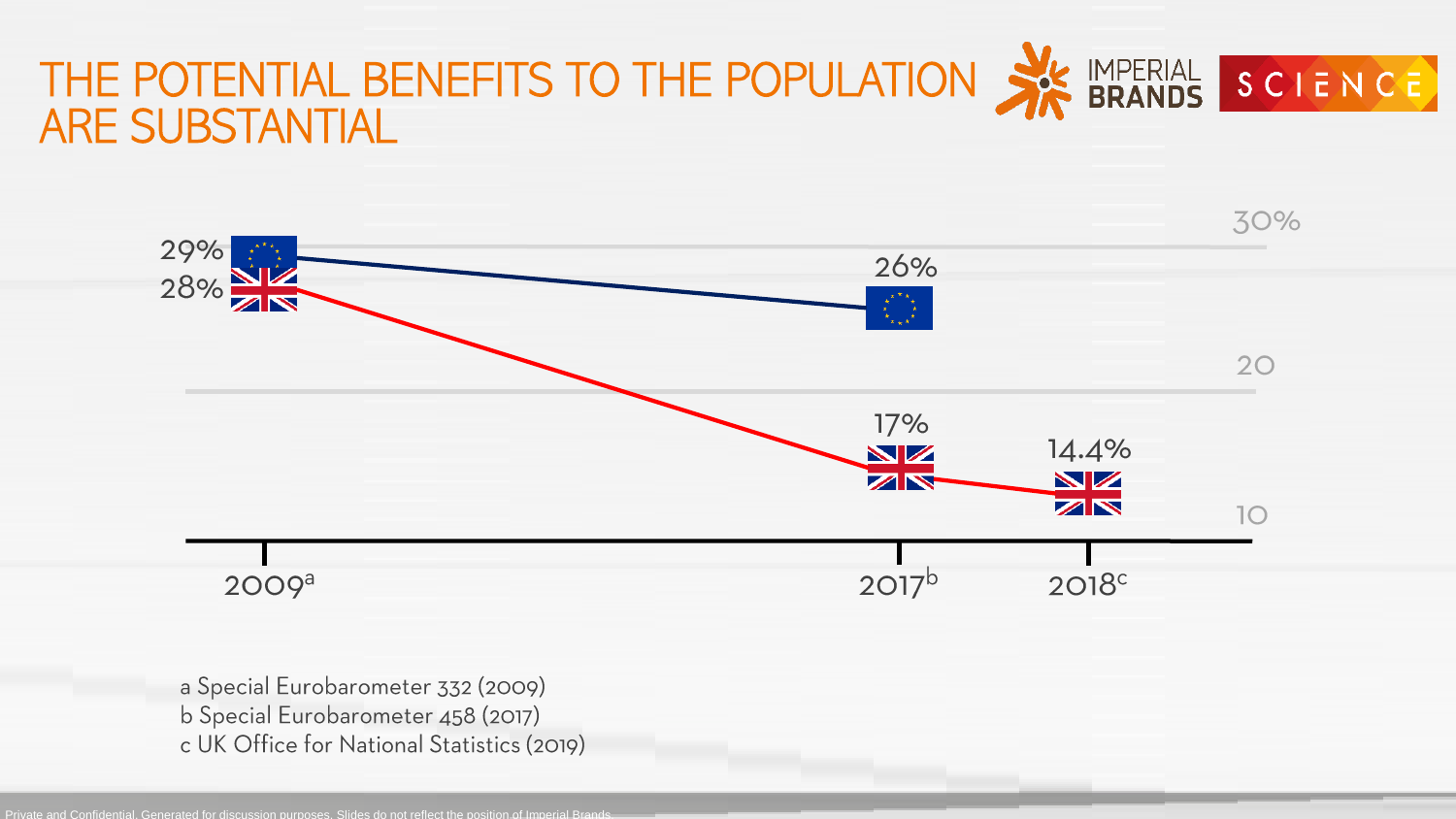ASSESSING THE RISKS & BENEFITS MUST INCLUDE THE PRODUCTS POTENTIAL, WHETHER IT WILL BE USED BY ADULT SMOKERS, AND ANY UNINTENDED CONSEQUENCES



**IMPERIAL<br>BRANDS** 

SCIENCE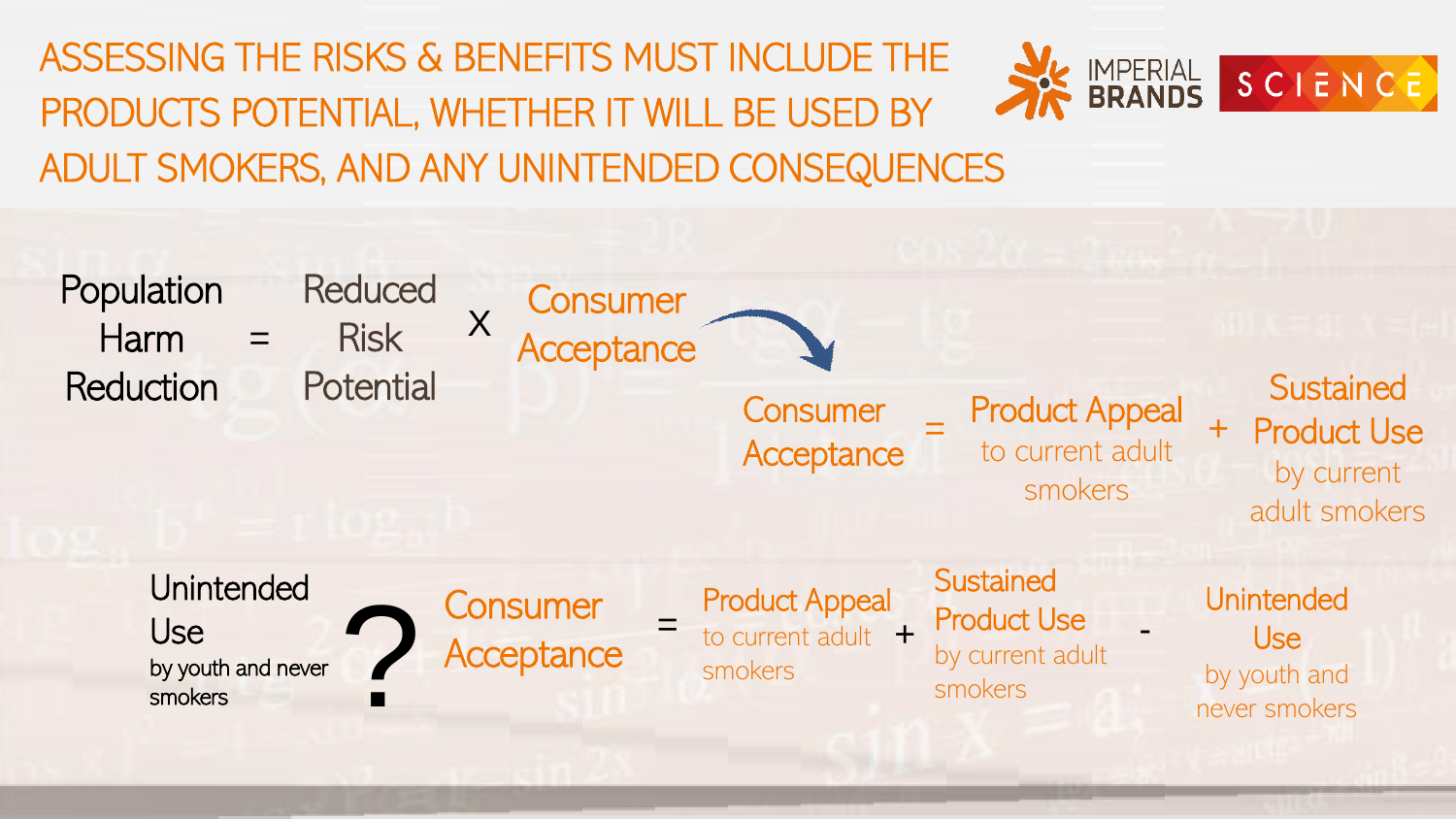

## THE SIMPLIFIED HARM REDUCTION EQUATION

Population Harm **Reduction** 

**Reduced**  $=$  Risk X **Potential** 

Product <sub>+</sub> Appeal to current adult smokers

Sustained \_ Product Use by current adult smokers

"off-ramping" from smoking **Unintended** Use by youth and never smokers

> "on-ramping" onto nicotine

> > $\overline{a}$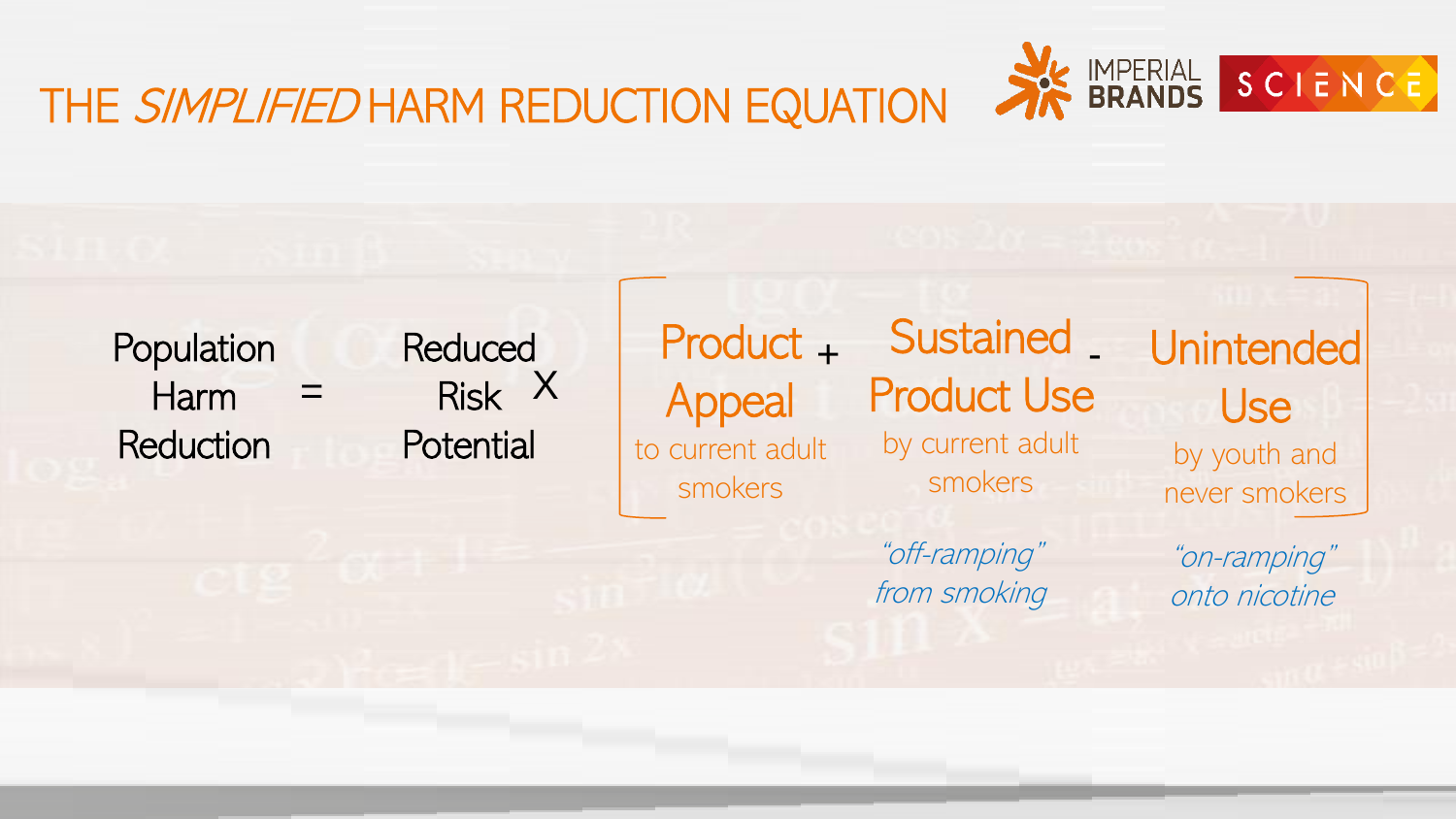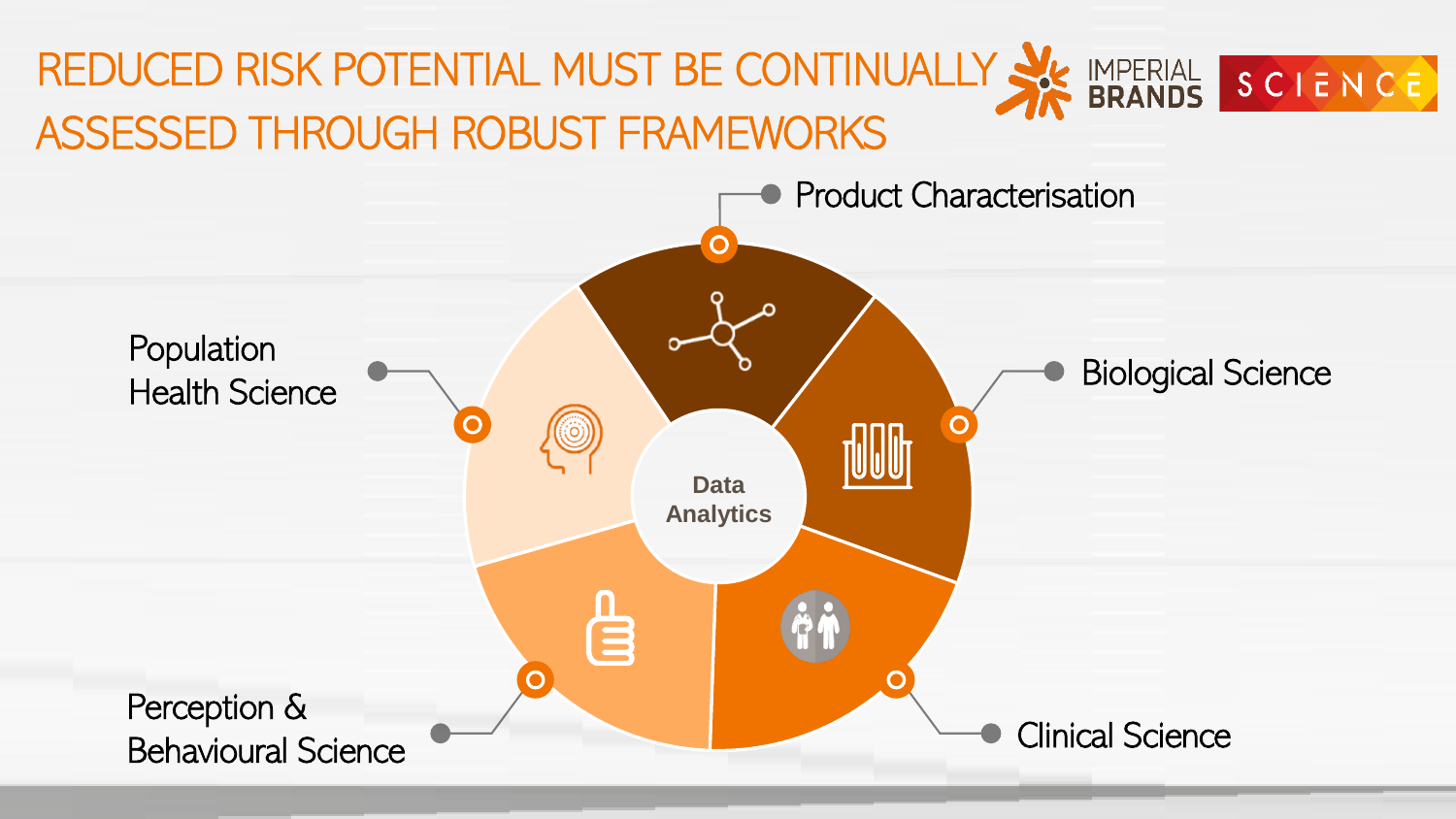IS THE PRODUCT WELL DESIGNED AND MANUFACTURED, AND DOES IT SUBSTANTIALLY REDUCE EXPOSURE TO HPHCS\*

> Product Design & contents Product Use & Dosimetry Manufacturing Controls Product & Device safety cf. other consumer products HPHCs compared to cigs Particle size of any aerosol Stability testing Extractable & Leachables Untargeted screening





 $\overline{\phantom{0}}$ 

\*Hazardous and Potentially Hazardous Constituents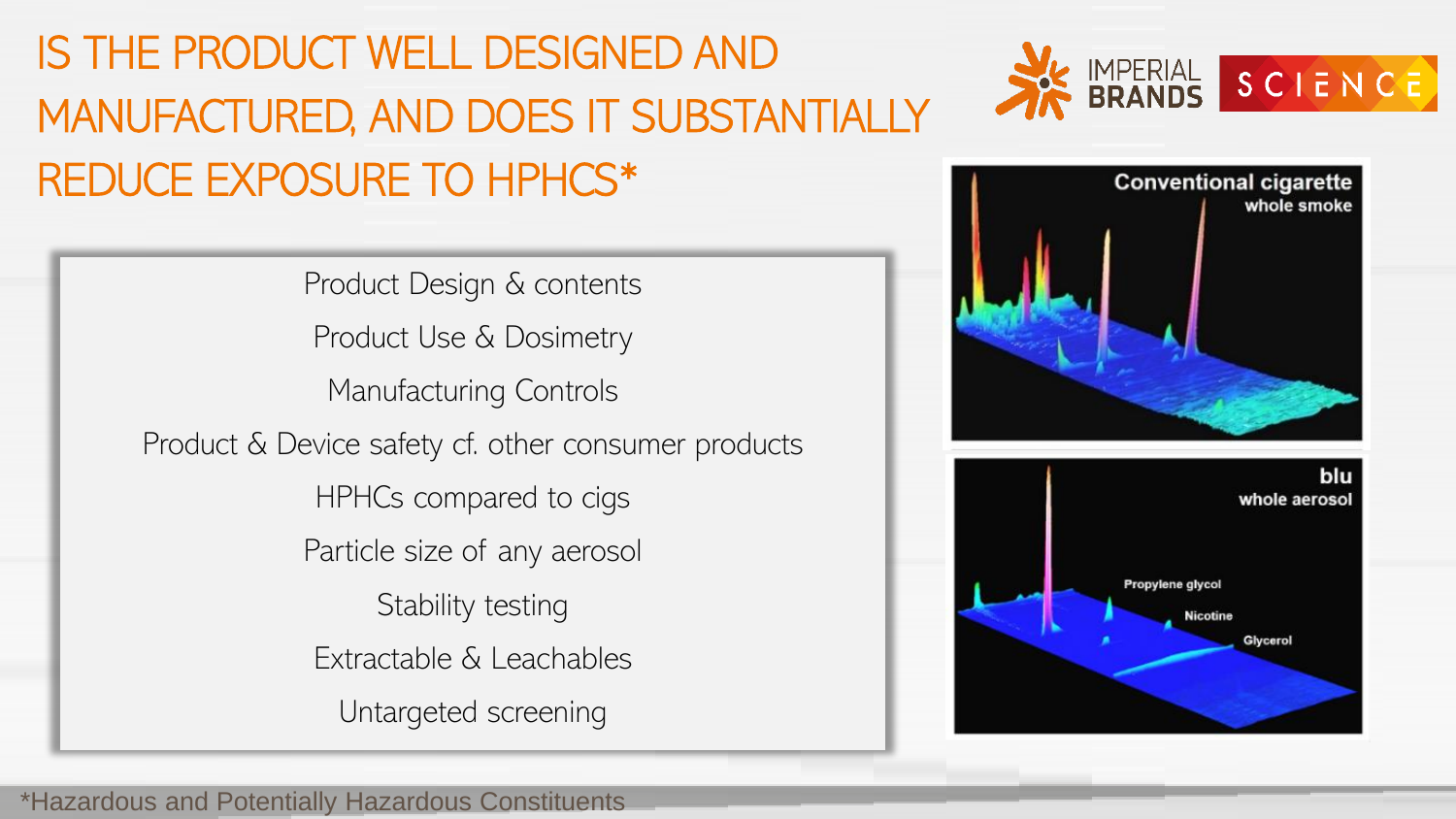### DOES PRE-CLINICAL DATA SHOW THAT THE IMPERIAL SCIENCE PRODUCT IS POTENTIALLY REDUCED RISK AND IS APPROPRIATE FOR CLINICAL STUDIES?



Systems Toxicology approach

10 |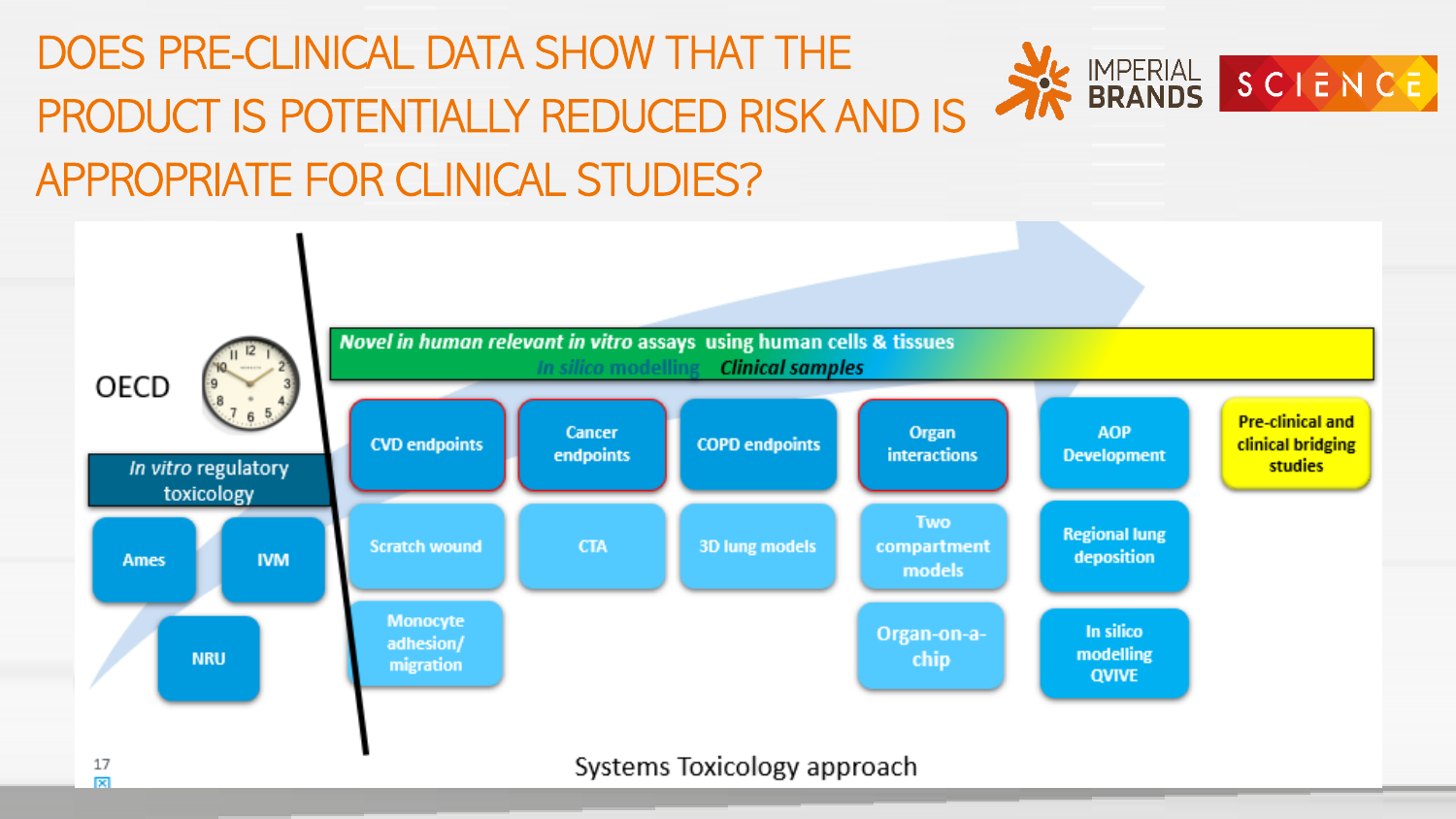# DOES YOUR CLINICAL DATA SUBSTANTIATE REDUCED RISK POTENTIAL AND DEMONSTRATE IT'S RELATIVE SAFETY AND EFFICACY



11 |

Pharmacokinetics of nicotine delivery Pharmacodynamics of nicotine delivery

Reduction in biomarker or exposure

Reduction in biomarkers of harm

Lung function & health

Cardiovascular effects

Safety & Tolerability (inc. Adverse Events)

Combustible cigarette use

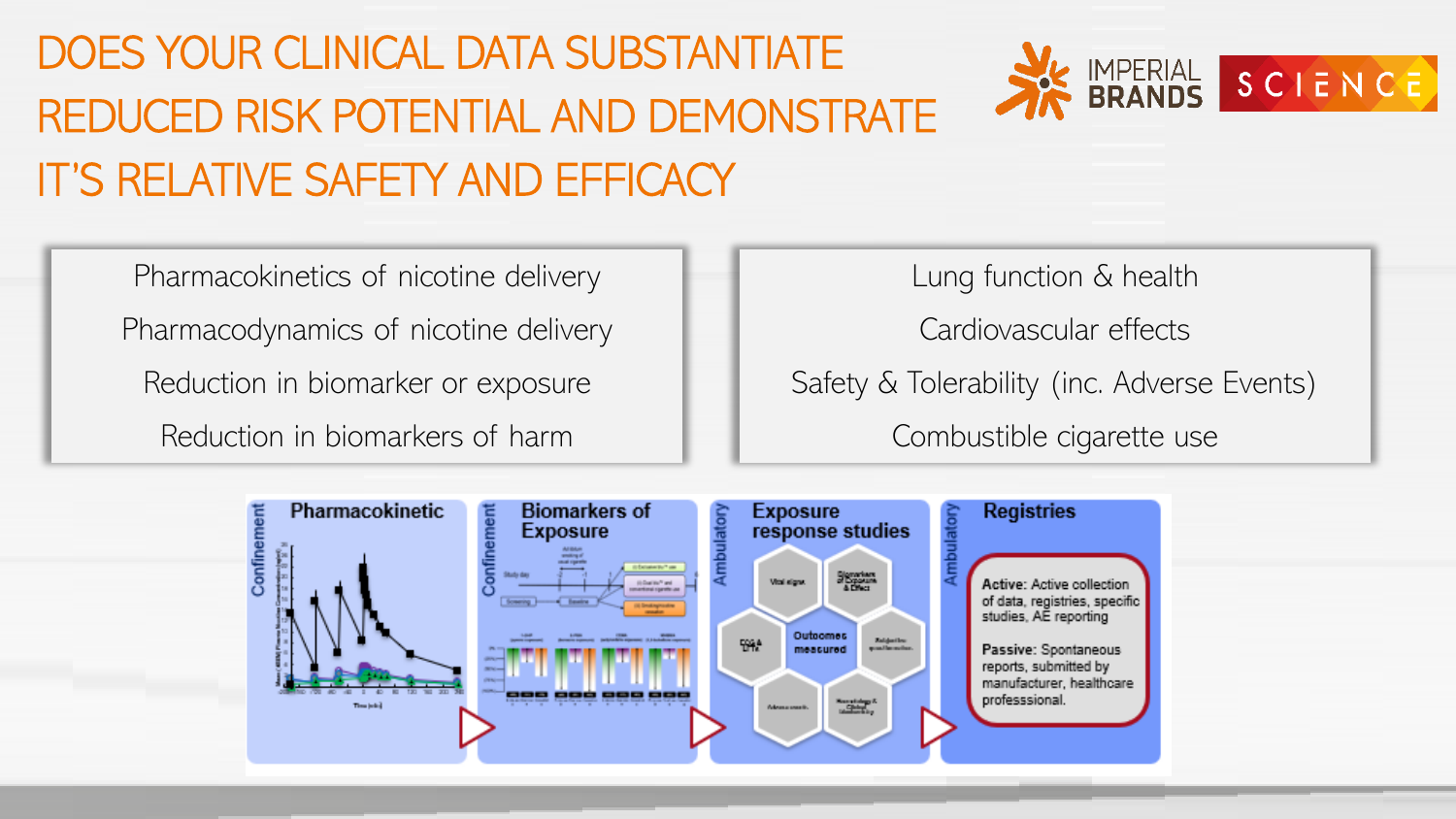## IS THE IMPACT ON THE ENVIRONMENT ACCEPTABLE?



Indoor Air Quality Exposure to by-standers Land Use Emissions to air and water feeds Waste disposal from manufacturing Recycling Schemes Landfill

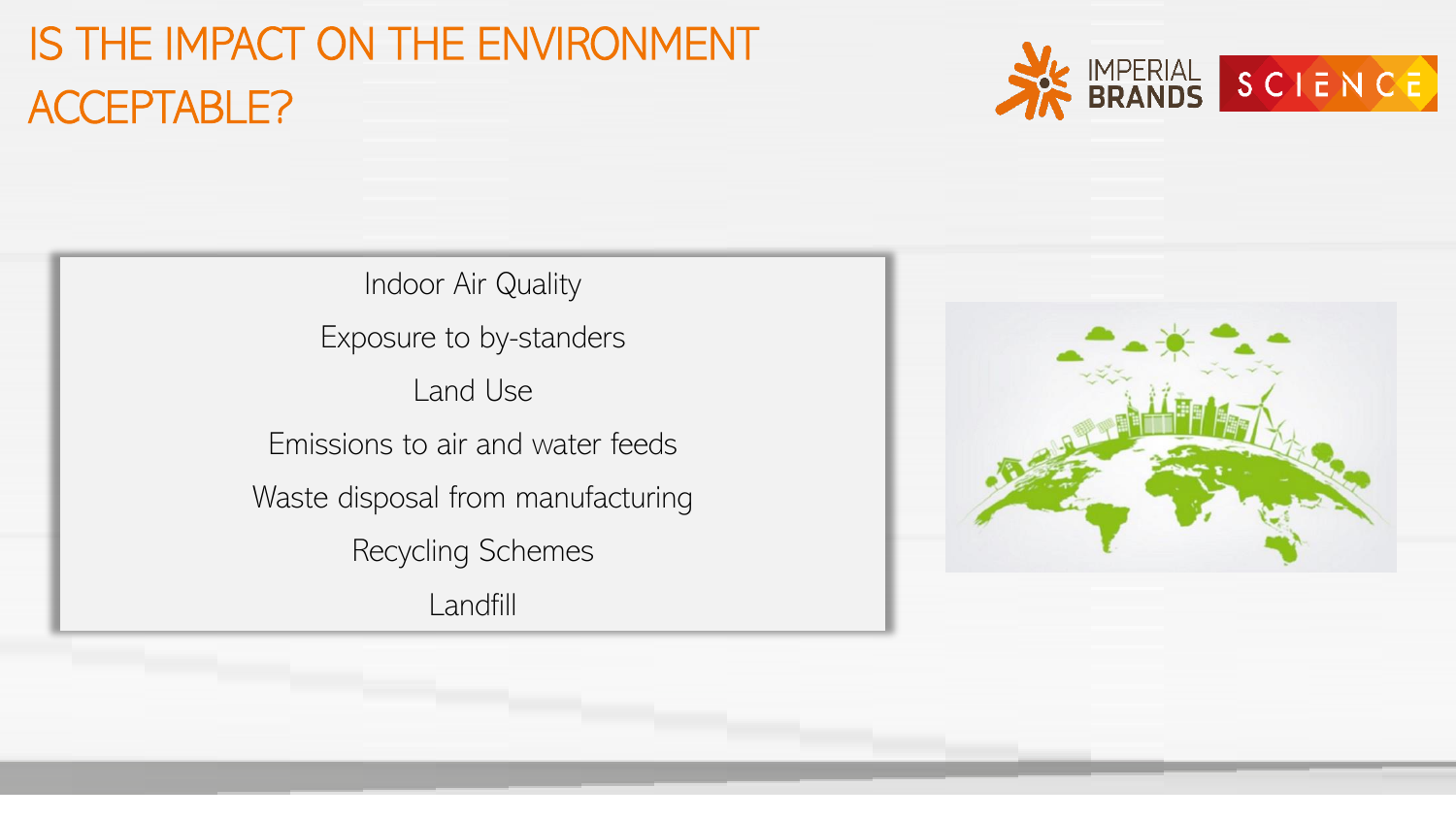



# DO YOU UNDERSTAND HOW THE PRODUCT IS USED?



13 |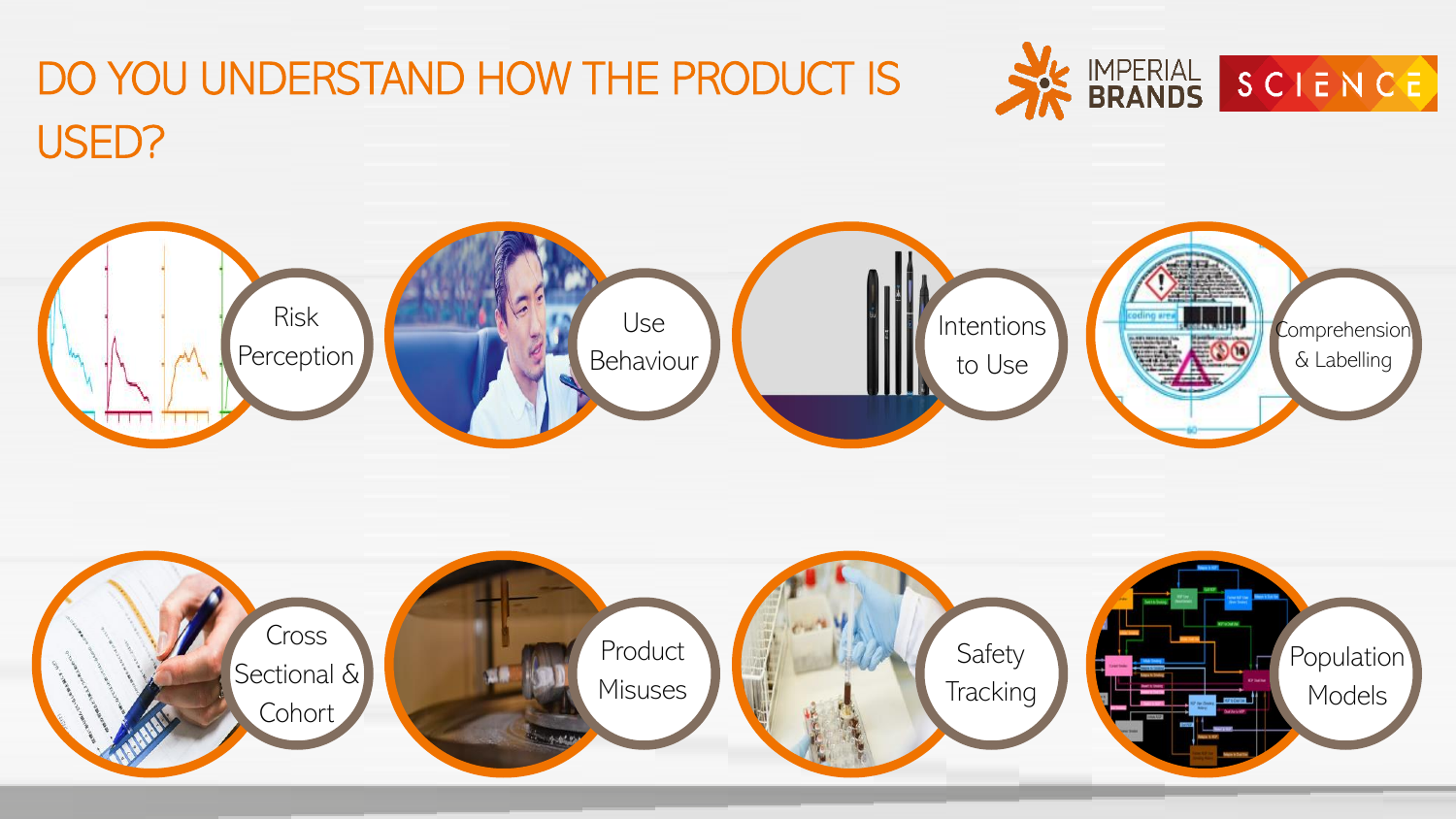